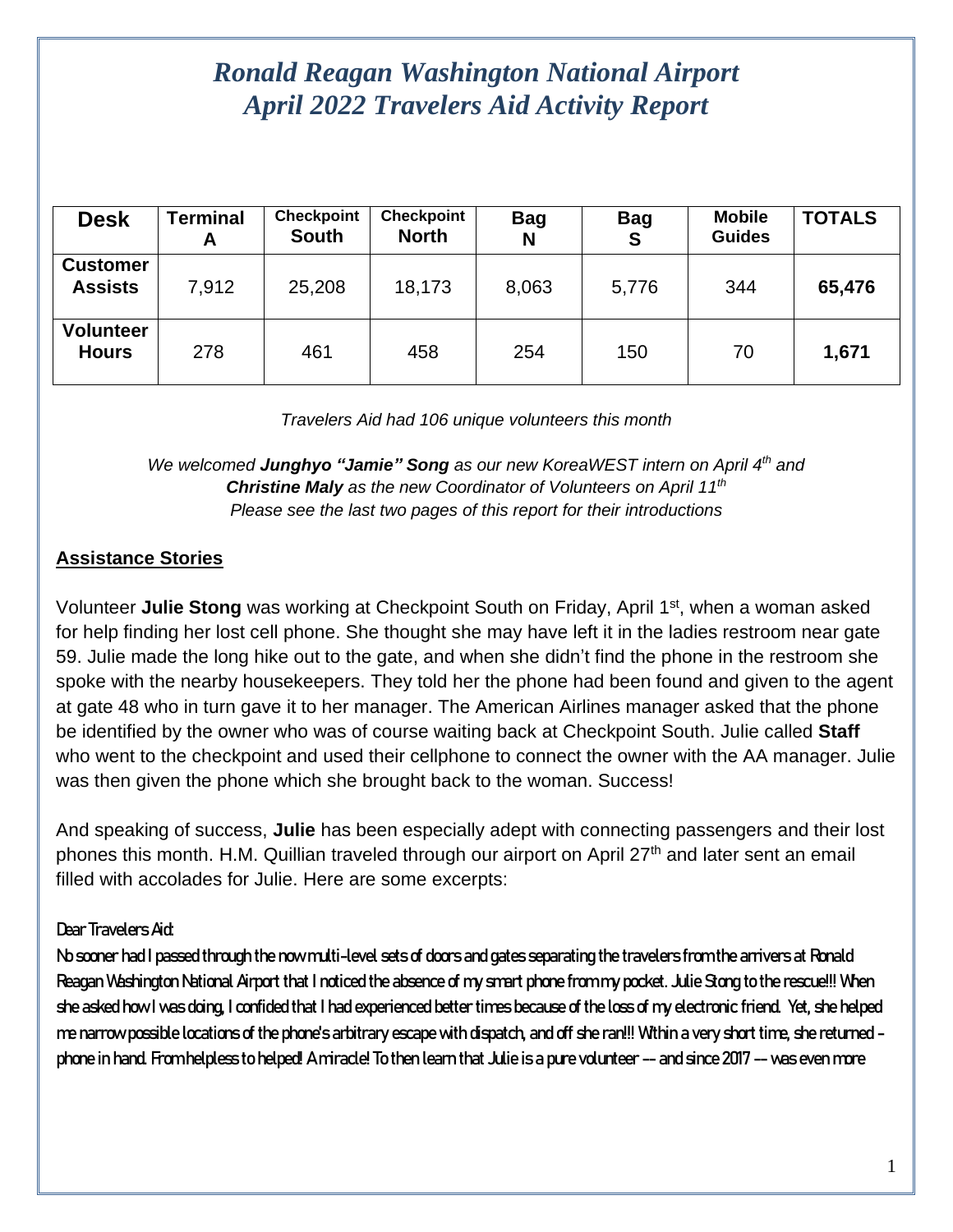# *Ronald Reagan Washington National Airport April 2022 Travelers Aid Activity Report*

Enlightening. Those years have not been easy. She is a true public servant of the nth degree. Thanks for the service Travelers Aid provides to the public (especially in our nation's Capital) and even more so to Julie who was remarkable. I'll add that I talked to and flew on the plane with Ambassador Andrew Young -- another true public servant. When interviewed for his 90th birthday in March 2022, he admonished that one should "Leave someone at least a little better off than when you met them" (I paraphrase.) Julie left me a lot better off than when I met her!! Thank you, thank you, thank you.

A young woman came to Baggage South where **Gail Kuliecza** was volunteering and asked for help finding her ride. She had a lovely Australian accent and an international cell phone that she couldn't use. Gail called the woman's friend from the desk phone and arranged for a meeting spot. About 10 minutes later the friend called back on the desk phone to say she was unable to find the passenger. Gail went out to the curb and the friend immediately recognized her by her bright blue volunteer vest. Gail told her she would look around for the passenger and bring her to the car. The young woman spotted Gail first and quickly walked to her friend's car. As always, Gail closes her assist stories with *"I love my job!"*

**Phyllis Talbert** received a phone call at Checkpoint North from an 82-year-old woman who was very upset. She had connected through our airport two days earlier and lost her i-Pad in a black and white Coach case. The woman was understandably distraught because the i-Pad contained the only pictures of her now deceased daughter. A flight attendant had found the i-Pad and contacted the woman though it was unclear how she would be able to get her property back. Phyllis called **Staff** for assistance and the i-Pad was located in the American Airlines lost & found, next to their baggage office. The agent told Staff that the woman could call them and they would immediately send the i-Pad to her. The elderly woman was so very grateful that she declared Phyllis would be in her daily prayers for the rest of her life!

A woman with her child approached Checkpoint South and told **Janet Fedak** that she had just arrived and left her cellphone in the airplane's seat back pocket. Janet got the woman's name, flight number, her arrival gate and seat number, as well as a description of the phone. She went out to the gate and found that the airline agent had the phone at the gate podium. Janet was able to get the cellphone back to the very grateful passenger.

**Pender McCarter** was working at Checkpoint North when a woman requested urgent assistance. She had just been released from the hospital after foot surgery and had a Southwest Airlines flight boarding in 45 minutes. The woman was on the complete opposite end of the airport from where she needed to be and could not walk. Pender called for a wheelchair and the G2 service contracted by American Airlines responded. When it was explained that there are two separate G2 affiliates within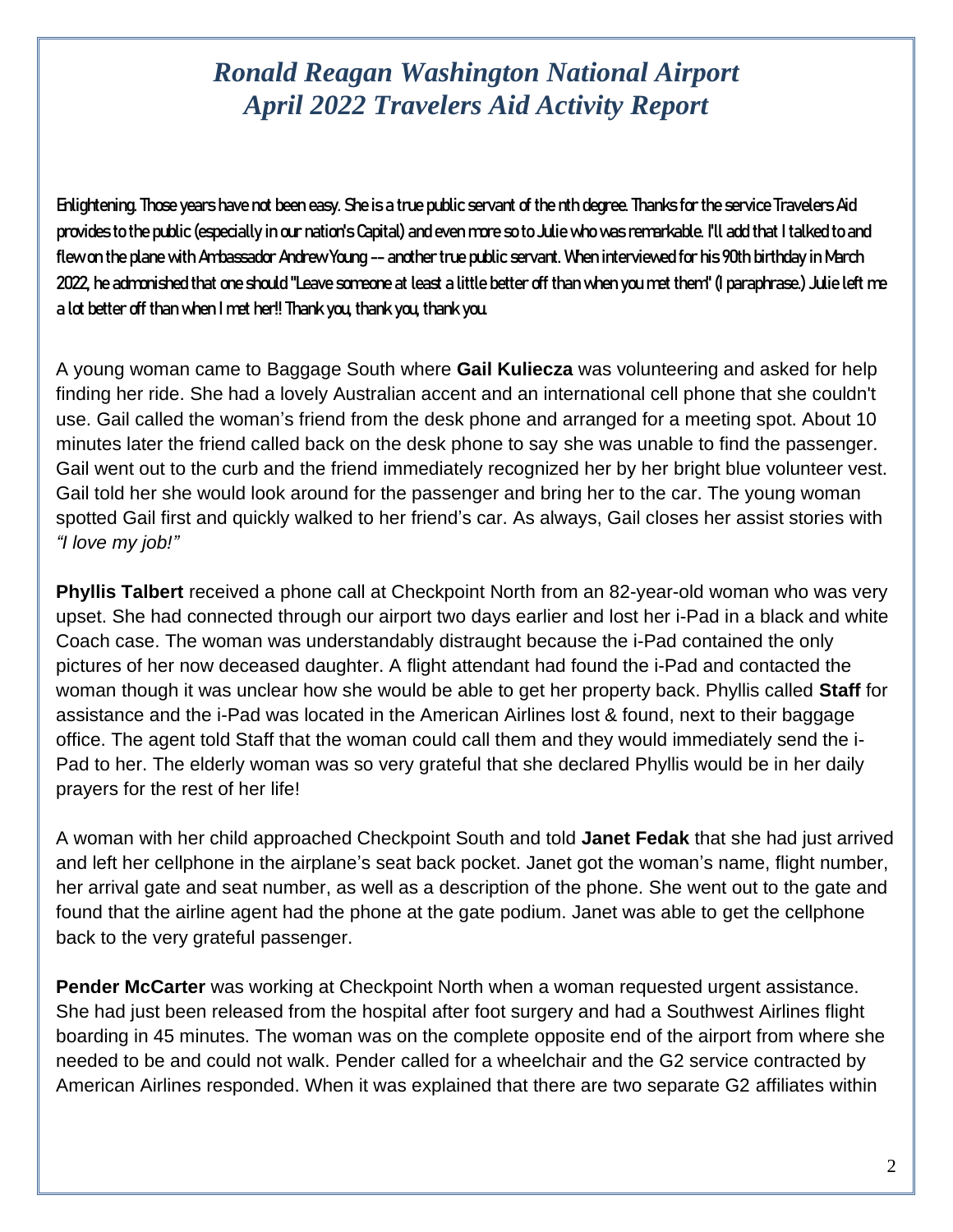# *Ronald Reagan Washington National Airport April 2022 Travelers Aid Activity Report*

the airport, this one with AA and the other contracted by Southwest, Pender knew he was out of time. He grabbed an available wheelchair and pushed the woman to Terminal A himself. Once Pender was near the Southwest ticket counter, he was able to hand over the duties to the "proper" G2 wheelchair attendant. *Gee* we find this all a bit confusing *too*!

A female passenger approached the Checkpoint North desk on a Sunday evening where volunteer **Michael Goodman** was working. She lost her phone and needed to board a flight at 8:05pm that evening. The woman thought she may have left it at Budget car rental. Michael tried calling the onsite Budget office without success. The woman called the 1-800 number and was able to talk with a person who confirmed her phone was at the DCA location. Budget sent an Uber to pick up the woman from Terminal C so she could return and claim her property. Michael walked her to the ride app pick up area and hoped very much to see her walk past the Checkpoint North desk in time for her flight to Dayton. Sure enough, the woman came back with the phone in her hand! Michael asked that she text him once she was boarded so he could be certain she was safely on her way. The woman texted Michael that she got on her plane just before the doors closed and profusely thanked him for all his help.



**Hayden Bryan** was volunteering at the Bag North desk when a man asked him if anyone had turned in an i-Pad. When he looked up, he saw the man who asked the question was Joe Theismann. (Hayden exclaimed later to **Staff** that, *"he looked great, exactly like this picture!*) Joe was not even asking about the i-Pad on his own behalf, since once Hayden confirmed that he had the item, the former Redskins quarterback headed to find a fellow passenger. So, Hayden reports not only a celebrity sighting but also a very impressive addition to our Travelers Aid team!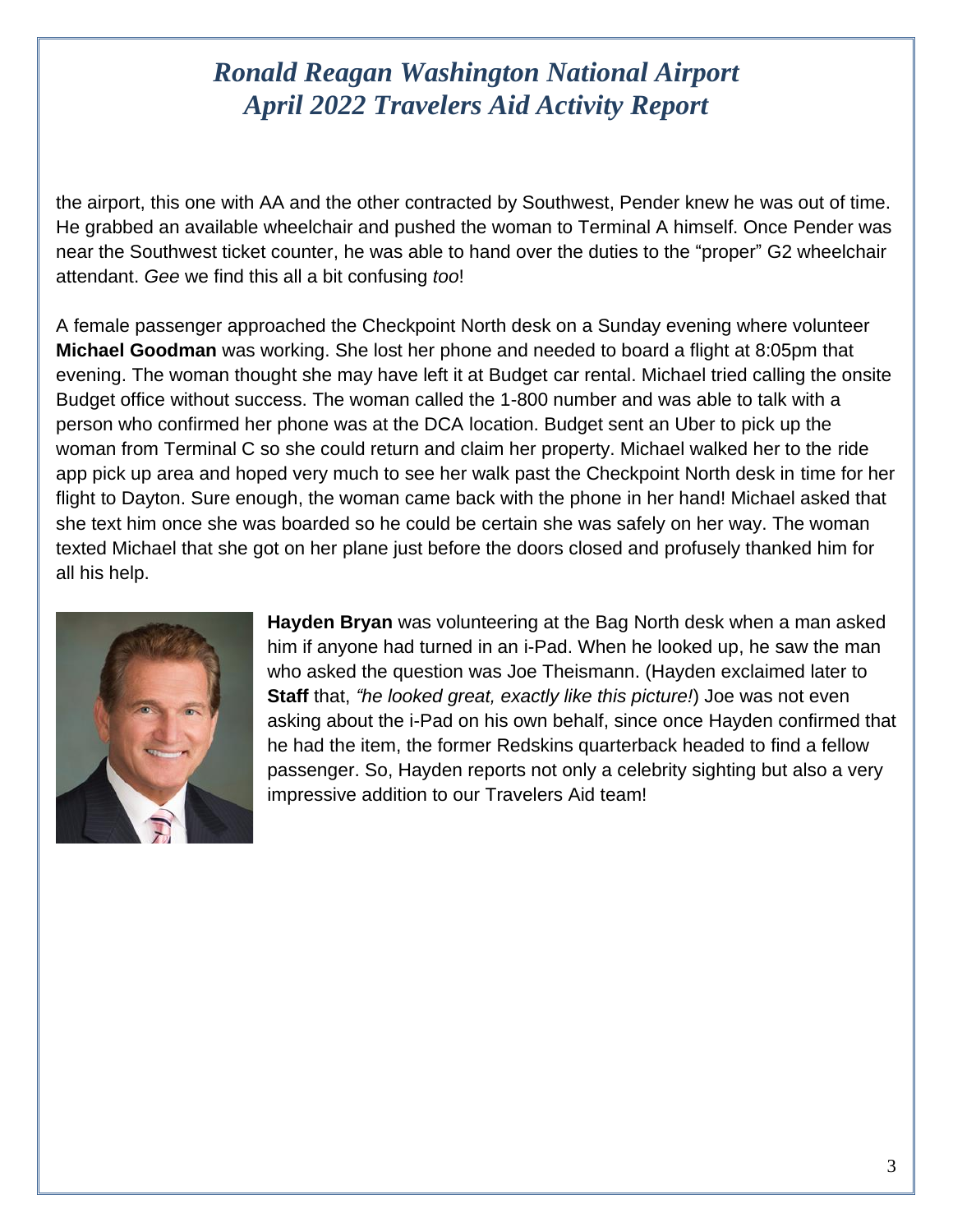## *Ronald Reagan Washington National Airport March 2022 Travelers Aid Activity Report*

#### *Christine Maly joins our staff*



Christine is our new Coordinator of Volunteers! She comes to Travelers Aid at Reagan National Airport with many years of experience coordinating volunteers at both the American Red Cross and the Boy Scouts of America. Christine has a bachelor's degree in sociology and a master's degree in public administration. She has worked with social service agencies in the states of Georgia and Iowa.

Christine lives in Alexandria with her husband and two sons (pictured left) and has been a DC area resident for over 15 years. Prior to this, her family lived both in Hawaii and overseas while her husband, Keith, served in the US Navy. Christine's elder son, James, began volunteering for Travelers Aid in high school. He is currently a freshman at Averett University in Danville, VA where he is enrolled in the flight operations and professional pilot program. Her younger son, Simon, attends Bishop Ireton High

School in Alexandria and rows for the varsity crew team. Both young men are Eagle Scouts with scouting being a significant activity in the lives of the entire family.

Christine is very excited to join our team as we re-grow our program and increase our airport presence. She will be stopping by at the information desks to say hello and looks forward to working alongside our experienced and dedicated volunteers.